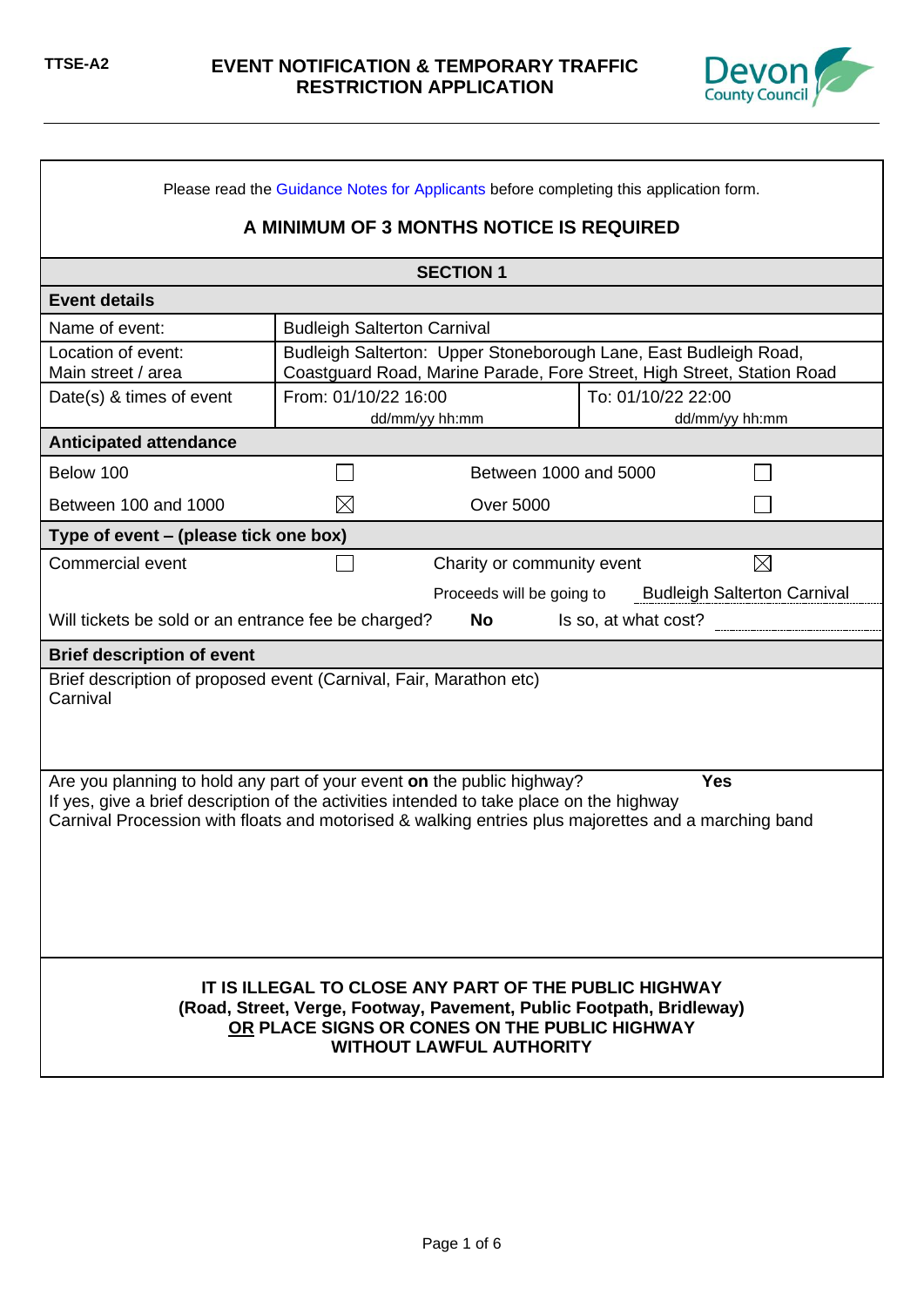

| <b>SECTION 2</b>                                |                                                                                     |  |             |                                    |                  |  |                    |         |       |
|-------------------------------------------------|-------------------------------------------------------------------------------------|--|-------------|------------------------------------|------------------|--|--------------------|---------|-------|
|                                                 | <b>Applicant contact details – this information will be available to the public</b> |  |             |                                    |                  |  |                    |         |       |
| Title:                                          | Mr                                                                                  |  | First name: | <b>Michael</b>                     |                  |  | Surname: Hilliar   |         |       |
|                                                 |                                                                                     |  |             |                                    |                  |  |                    |         | 81466 |
|                                                 | Company / organisation:                                                             |  |             | <b>Budleigh Salterton Carnival</b> |                  |  |                    | DCC ID: | 8     |
| Address:                                        | 67 Moormead                                                                         |  |             |                                    |                  |  |                    |         |       |
|                                                 | <b>Budleigh Salterton</b>                                                           |  |             |                                    |                  |  | Post Code: EX9 6PS |         |       |
| Tel no:                                         | 07538274888                                                                         |  |             |                                    | Fax No: $\vdash$ |  |                    |         |       |
| Email:                                          | budleighcarnival@outlook.com                                                        |  |             |                                    |                  |  |                    |         |       |
|                                                 | Emergency contact details (must be contactable during event)                        |  |             |                                    |                  |  |                    |         |       |
| <b>Michael Hilliar</b><br>24 hour contact name: |                                                                                     |  |             |                                    |                  |  |                    |         |       |
|                                                 | 24hr mobile tel. number:                                                            |  |             | 07538274888                        |                  |  |                    |         |       |

## **SECTION 3**

#### **CONSULTATION**

**Consultation must take place with district council, parish or town council, the emergency services (police, fire, ambulance), public transport providers (trains/buses/taxis) and any other organisations such as local shops and businesses (Federation of Small Businesses/Chamber of Commerce) or any specific individuals who may be affected and details listed below.**

| Please list organisations, businesses | <b>Contact</b> | Phone number   Any restrictions requested by the |
|---------------------------------------|----------------|--------------------------------------------------|
| or individuals consulted              | name           | consultee                                        |

| <b>Devon &amp; Cornwall Police</b>       | <b>Force Ops</b><br>& Events    | 01392<br>420320 | forceops&events@devonandc<br>ornwall.pnn.police.uk |
|------------------------------------------|---------------------------------|-----------------|----------------------------------------------------|
| <b>Devon &amp; Cornwall Police</b>       | Maria<br><b>Griffin</b>         |                 | Maria.GRIFFIN@devonandcorn<br>wall.pnn.police.uk   |
| Devon & Somerset Fire &<br><b>Rescue</b> |                                 | 01392<br>872200 | comments@dsfire.gov.uk                             |
| <b>East Devon District Council</b>       |                                 | 01395<br>516551 | csc@eastdevon.gov.uk                               |
|                                          | <b>Alison</b><br><b>Ferrero</b> | 01395<br>571581 | SAG@eastdevon.gov.uk                               |
| <b>Budleigh Salterton Town Council</b>   | Joanne<br><b>Vanstone</b>       | 01395<br>442245 | clerk@budleighsaltertontownc<br>ouncil.gov.uk      |
| <b>Stagecoach</b>                        | <b>Martin</b><br>Gibbon         | 01392<br>427711 | martin.gibbon@stagecoachbus<br>.com                |
| <b>South West Ambulance Service</b>      |                                 | 01392<br>261500 | publicrelations@swast.nhs.uk                       |
|                                          |                                 |                 |                                                    |
|                                          |                                 |                 |                                                    |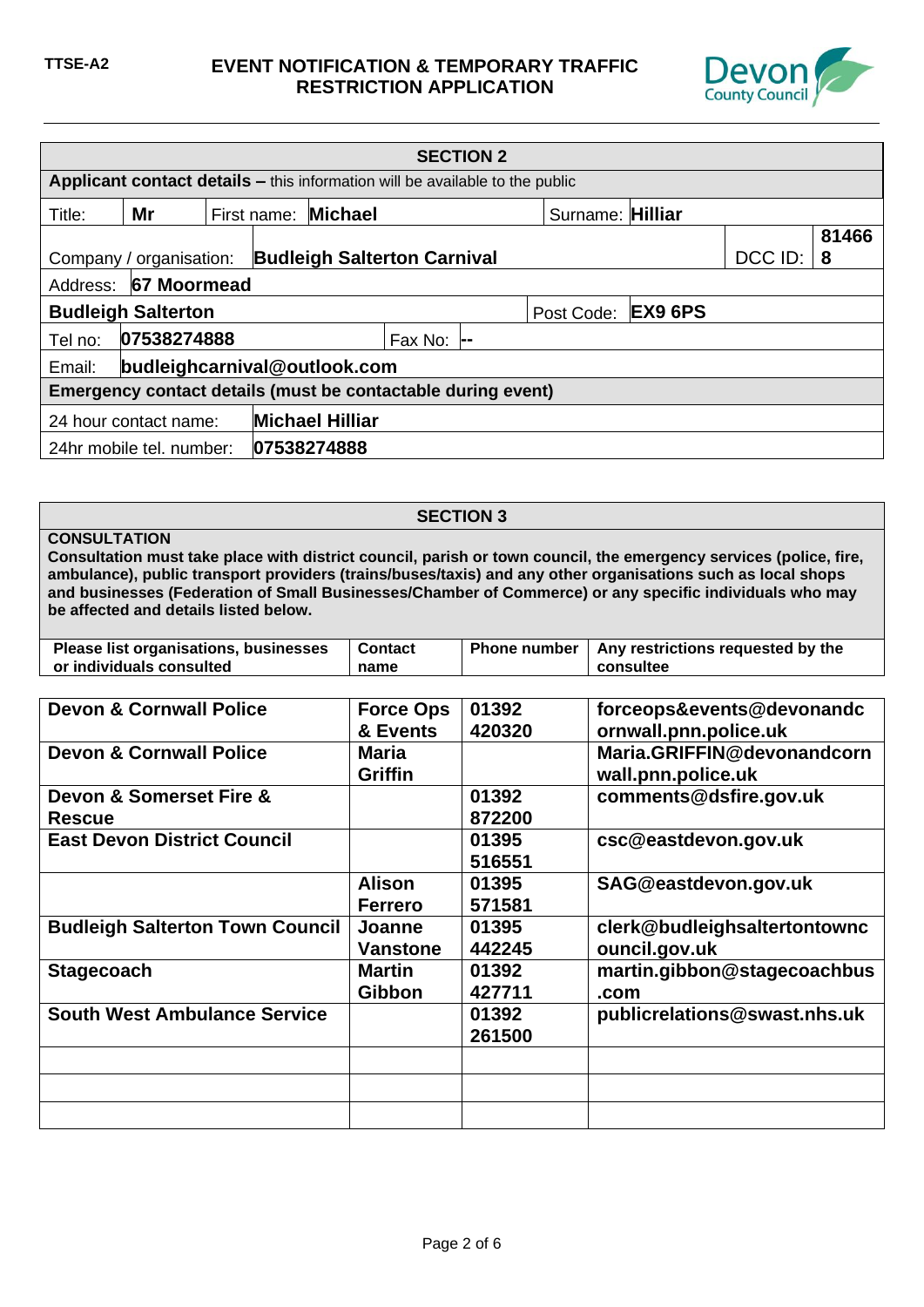

| <b>SECTION 4</b>                                                                                                                     |                    |                    |          |             |  |
|--------------------------------------------------------------------------------------------------------------------------------------|--------------------|--------------------|----------|-------------|--|
| <b>DETAILS OF CLOSURES REQUIRED</b><br>(Road, footway, verge, public right of way, bridleway that are open to members of the public) |                    |                    |          |             |  |
| Road name or number                                                                                                                  | between            | and                | Date(s)  | Times       |  |
| EG. STATION ROAD                                                                                                                     | <b>FORE STREET</b> | <b>HIGH STREET</b> | 1/1/2012 | 7am to 11pm |  |

| <b>Upper Stoneborough</b><br>Lane                                                                                                                       | <b>Leas Road</b>    | <b>East Budleigh Road</b>                | 01/10/22 | 16:00 to 22:00 |
|---------------------------------------------------------------------------------------------------------------------------------------------------------|---------------------|------------------------------------------|----------|----------------|
| <b>East Budleigh Road</b>                                                                                                                               | <b>Bridge Road</b>  | <b>Upper</b><br><b>Stoneborough Lane</b> | 01/10/22 | 16:00 to 22:00 |
| <b>Upper Stoneborough</b><br>Lane, East Budleigh<br>Road, Coastguard<br>Road, Marine Parade,<br><b>Fore Street, High</b><br><b>Street, Station Road</b> |                     |                                          | 01/10/22 | 19:00 to 22:00 |
| <b>West Hill</b>                                                                                                                                        | <b>Station Road</b> | <b>Little Knowle</b>                     | 01/10/22 | 19:00 to 22:00 |
|                                                                                                                                                         |                     |                                          |          |                |
|                                                                                                                                                         |                     |                                          |          |                |
|                                                                                                                                                         |                     |                                          |          |                |
|                                                                                                                                                         |                     |                                          |          |                |

**Proposed diversion route required for road closures:** 

*(e.g "Via High Street, North Street & South Street & vice versa")*

Via **While Upper Stoneborough Lane and the small section of East Budleigh Road is closed between 16:00 and 22:00: Leas Road turning right on to Copp Hill Lane, Bridge Road then left on to East Budleigh Road. The diversion will run in reverse.**

**For the main closure for the Carnival Procession between 19:00 and 21:00: West Hill to Knowle Junction, through Knowle Village on B3178 to Cross Park Junction and then on to East Budleigh Road. The diversion will run in reverse.**

| <b>SECTION 5</b>                                                                                   |                    |                    |          |             |  |
|----------------------------------------------------------------------------------------------------|--------------------|--------------------|----------|-------------|--|
| You may require other restrictions such as suspension of parking or one-way – please give details: |                    |                    |          |             |  |
| Road name / number and<br>description of restriction<br>required                                   | between            | and                | Date(s)  | Times       |  |
| EG. STATION ROAD -<br>SUSPEND ONE WAY                                                              | <b>FORE STREET</b> | <b>HIGH STREET</b> | 1/1/2012 | 7am to 11pm |  |

| <b>Suspension of</b><br><b>Parking - Fore Street</b><br>and High Street | <b>Mackerel Square</b> | <b>Station Road</b>   | 01/10/22 | 17:00 to 22:00 |
|-------------------------------------------------------------------------|------------------------|-----------------------|----------|----------------|
| <b>Suspension of</b><br><b>Parking – Station</b><br>Road                | <b>West Hill</b>       | <b>Westfield Road</b> | 01/10/22 | 17:00 to 22:00 |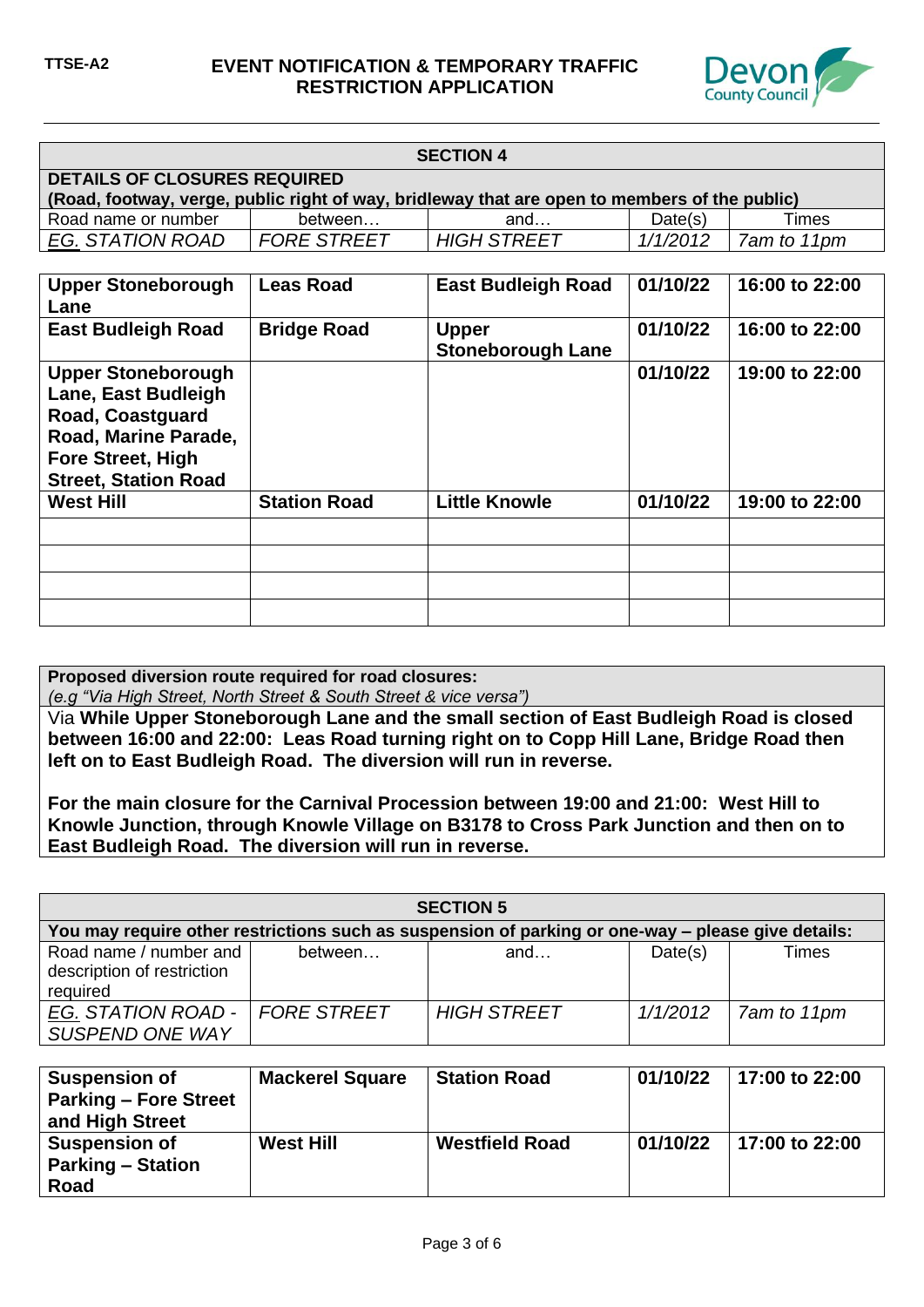# **TTSE-A2 EVENT NOTIFICATION & TEMPORARY TRAFFIC RESTRICTION APPLICATION**



| <b>Suspension of</b><br><b>Parking - Upper</b><br><b>Stoneborough Lane</b> | <b>Leas Road</b> | <b>East Budleigh Road</b> | 01/10/22 | 17:00 to 22:00 |
|----------------------------------------------------------------------------|------------------|---------------------------|----------|----------------|
|                                                                            |                  |                           |          |                |
|                                                                            |                  |                           |          |                |
|                                                                            |                  |                           |          |                |

| If you need cones or signs, these will need to be arranged via a third party contractor. Only a suitable |
|----------------------------------------------------------------------------------------------------------|
| insured and trained person may place signs or cones on the highway                                       |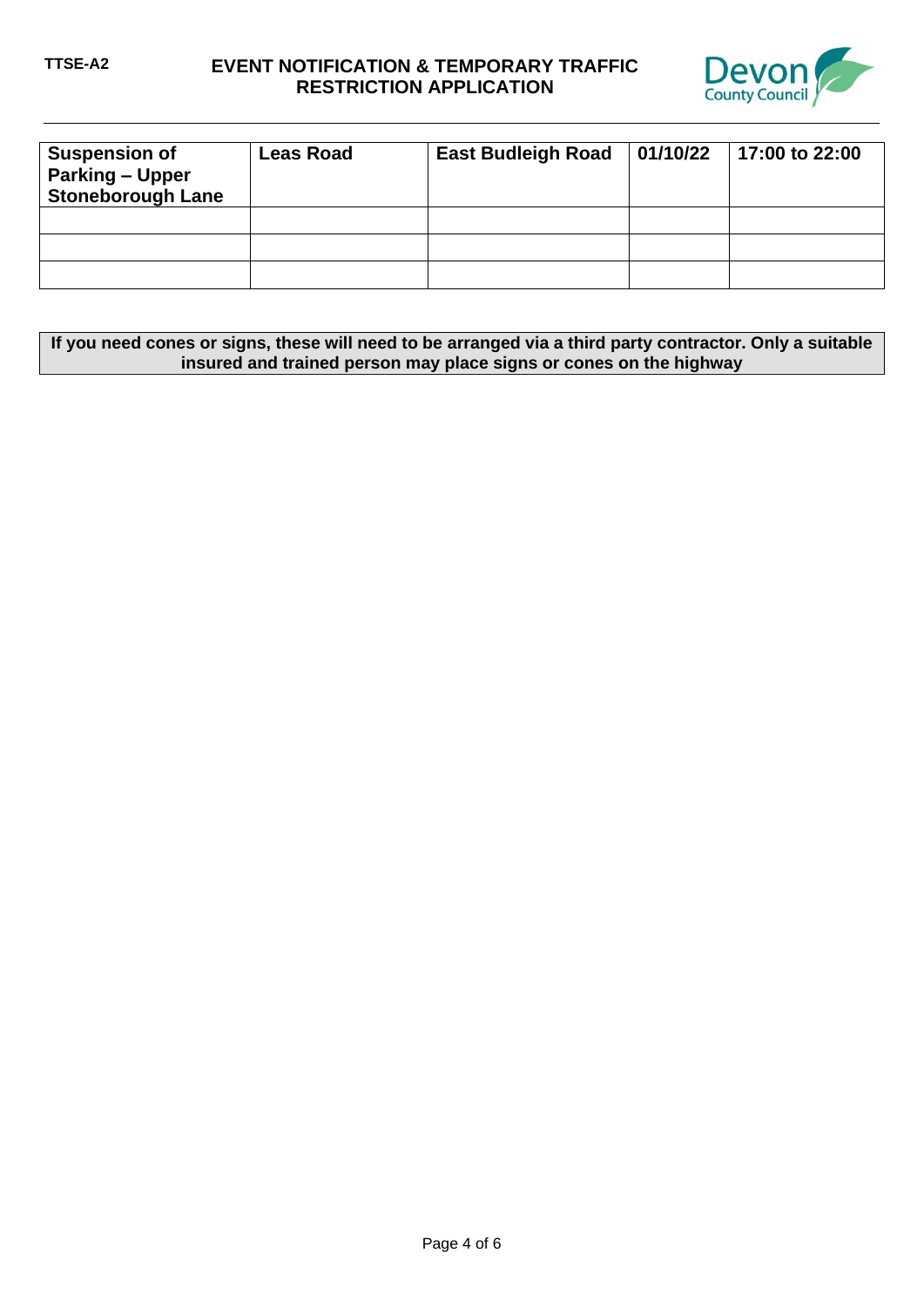## **TTSE-A2 EVENT NOTIFICATION & TEMPORARY TRAFFIC RESTRICTION APPLICATION**



| <b>SECTION 6</b>                                         |                                                                     |                    |         |       |  |
|----------------------------------------------------------|---------------------------------------------------------------------|--------------------|---------|-------|--|
| <b>Qualification / accreditation details</b>             |                                                                     |                    |         |       |  |
|                                                          |                                                                     |                    |         | 81466 |  |
| Name of accredited person:                               | <b>Michael Hilliar</b>                                              |                    | DCC ID: | -8    |  |
| Company/ organisation:                                   | <b>Budleigh Salterton Carnival</b>                                  |                    |         |       |  |
| 67 Moormead<br>Address:                                  |                                                                     |                    |         |       |  |
| <b>Budleigh Salterton</b>                                |                                                                     | Post Code: EX9 6PS |         |       |  |
|                                                          |                                                                     |                    |         |       |  |
| Signing contractor qualification / accreditation details | if different from above for advanced directional signs to the event |                    |         |       |  |
| Name of accredited person:                               |                                                                     |                    | DCC ID: |       |  |
| Company/ organisation:                                   |                                                                     |                    |         |       |  |
| Address:                                                 |                                                                     |                    |         |       |  |
|                                                          |                                                                     | Post Code:         |         |       |  |

| <b>SECTION 7</b>                                    |  |
|-----------------------------------------------------|--|
| <b>Applicants checklist</b>                         |  |
| Please tick to confirm you have:                    |  |
| Enclosed a Traffic Management Plan (including maps) |  |
| Read, understood, signed and dated the declaration  |  |

## **PAYMENT**

Check what [fee you will need to pay,](https://new.devon.gov.uk/roadsandtransport/make-a-request/special-events/temporary-traffic-orders-for-events/) and either send a cheque with your application or we will contact you to take payment by card over the phone.